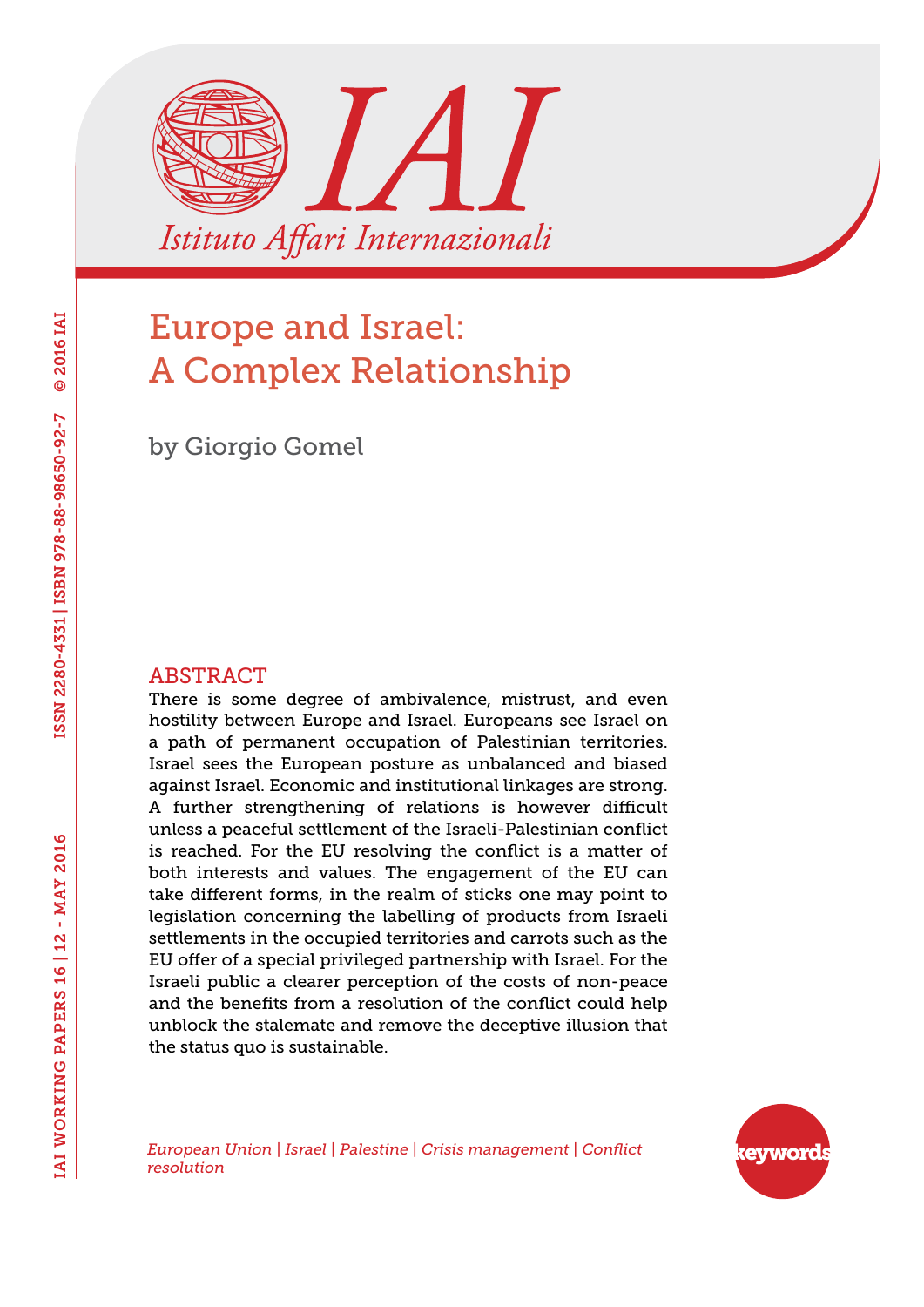### Europe and Israel: A Complex Relationship

by Giorgio Gomel\*

#### 1. Europe and Israel mistrust each other

There is some degree of ambivalence, deep-seated mistrust, and even hostility in both directions between Israel and Europe, often apparent in public opinion and political leadership on both sides. Moods and sentiments on the issue vary across countries in Europe. Nonetheless, despite differences some generalisations are warranted. Europeans see Israel on a path towards permanent occupation and *de facto* annexation of the Palestinian territories, the obstinate denial of Palestinian rights, and a refusal to seriously entertain peace based on the principle of "two states for two peoples." Israelis perceive the European posture as unbalanced in its support of the Palestinians and hostile to Israel. On the Israeli side language has become simplistic and jingoistic both in the media and in official political statements. Charges of enmity and even antisemitism are levelled at Europe and Europeans in general, in their quasi-metaphysical totality. Such charges are exaggerated and frankly misplaced.

Antisemitism is a monstrous thing and charges of it are a very serious affair. Indeed, the resurgence of antisemitism in a variety of complexions is a disturbing trend affecting Europe as well as other regions of the world. There has been an increase in antisemitic acts in recent years, however we define them and by whatever standards and statistics we use. This is documented by rigorous research, conducted for instance by the EU Agency for Fundamental Rights.<sup>1</sup> The fact that antisemitism might become a normal, natural phenomenon in Europe 70 years after the Shoah is intolerable, although action by most governments against proponents of racial and religious hatred is strong, as is the protection and solidarity offered to Jewish individuals and institutions. On this account, simplistic parallels with the horrors

2

<sup>1</sup> European Union Agency for Fundamental Rights (FRA), *Discrimination and Hate Crime against Jews in EU Member States: Experiences and Perceptions of Antisemitism*, November 2013, [http://](http://fra.europa.eu/en/node/8885) [fra.europa.eu/en/node/8885](http://fra.europa.eu/en/node/8885). See also the latest FRA report on: *Antisemitism. Overview of data available in the European Union 2004-2014*, October 2015, [http://fra.europa.eu/en/node/19213.](http://fra.europa.eu/en/node/19213)

<sup>\*</sup> Giorgio Gomel, an economist, is a member of the Board of Jcall, an association of European Jews committed to the two-state solution [\(http://www.jcall.eu](http://www.jcall.eu)) and of the Alliance for Middle East Peace ([http://www.allmep.org\)](http://www.allmep.org), a coalition of NGOs promoting people-to-people coexistence between Israelis and Palestinians.

<sup>.</sup> Paper prepared for the Istituto Affari Internazionali (IAI), May 2016. Revised text of a talk given on 22 March 2016 at the Department of Political Studies of Bar-Ilan University, Ramat-Gan, Israel.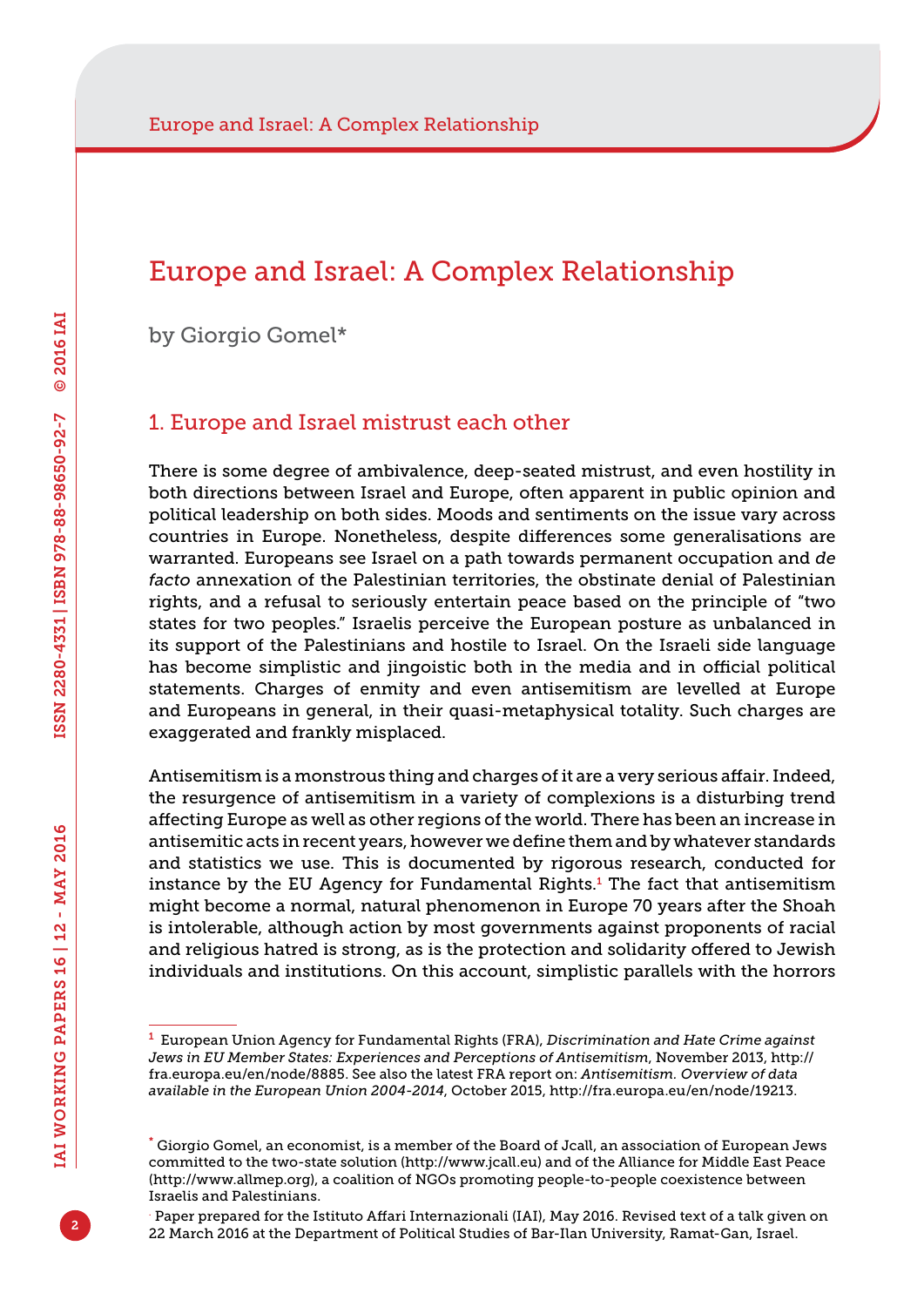of the 1930s are unjustified. Current antisemitism in Europe is a confluence of different strands or colours, as the French philosopher Alain Finkielkraut has noted: "black" – as preached by the extreme right of fascist origin and reflecting ingrained prejudice which sociological inquiries continue to record; "red" – stemming from the manichean, dogmatic antizionism of some movements of the extreme left that deny the legitimacy of Israel and the right of self-determination of the Jewish people; and "green" – of the Islamist kind which combines different elements: i) anti-Jewish prejudice espoused by Arab-Christian literature in the early 20s of the last century, i.e. a transplant from Christian Europe ; ii) a by-product of the Israeli-Palestinian conflict imported into Europe which reached its climax during the Gaza war of 2014 with virulent expressions of anti-Jewish hatred in the streets of some European cities; and iii) finally, especially in France, the effects of decolonisation where social and legal inequalities between Jews and Arabs in French African colonies were replicated in French cities arousing resentment by frustrated Arabs against North-African Jews who had made it successfully in French society.<sup>2</sup>

Overcoming mistrust and suspicion is therefore incumbent upon Israel but also upon Europe which must uphold Israel's right to a secure, recognised existence, which is still in question in parts of the world almost 70 years after its birth.

#### 2. Economic and institutional linkages

Economic and institutional linkages between Europe and Israel are strong. They are couched in the Association agreement between the EU and Israel, which is now over 15 years old, $3$  as an integral part of the Euro-Mediterranean process between the EU and 11 partners of the Southeast rims of the Mediterranean. Europe is Israel's biggest trade partner: 36 percent of Israeli imports come from the EU, 25 percent of Israel's exports go to EU member states.4 No tariffs exist on manufactured goods; small tariffs remain on agriculture. Cooperation is significant in research and development (R&D), transport, and environmental protection. Israel receives sizeable funds as part of the European Neighbourhood Policy Instrument – the main instrument for funding development cooperation with partner countries in the neighbourhood of the EU – and benefits from "twinning" programmes in the areas of transport, telecommunications, etc.

Yet, it is difficult to envisage a further strengthening of bilateral relations without a peaceful settlement of the Israeli-Palestinian conflict. For the EU, resolving the conflict is a case of conflation of interests and values. Interests lie in securing

<sup>2</sup> Maud S. Mandel, *Muslims and Jews in France. History of a Conflict*, Princeton and Oxford, Princeton University Press, 2015.

<sup>3</sup> See Delegation of the European Union to Israel, *Agreements*, [http://eeas.europa.eu/delegations/](http://eeas.europa.eu/delegations/israel/eu_israel/political_relations/agreements) [israel/eu\\_israel/political\\_relations/agreements.](http://eeas.europa.eu/delegations/israel/eu_israel/political_relations/agreements)

<sup>4</sup> Israel's Central Bureau of Statistics, *Israel's Foreign Trade in Goods, by Country 2015*, 20 Janury 2016, [http://www.cbs.gov.il/hodaot2016n/16\\_16\\_013e.pdf](http://www.cbs.gov.il/hodaot2016n/16_16_013e.pdf).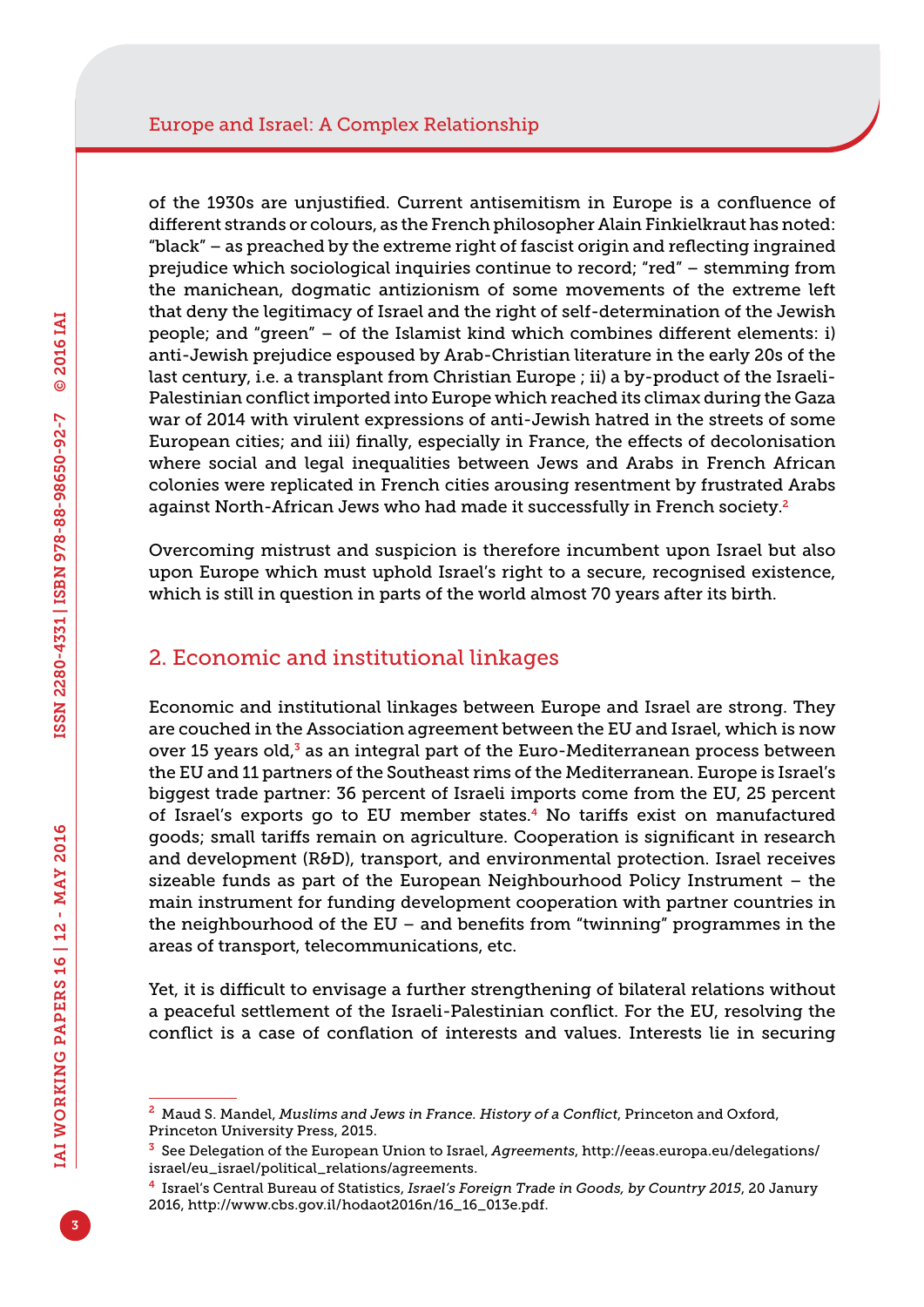regional stability, fighting Islamist extremism and its domestic repercussions such as terrorism affecting European cities, and stemming from the disintegration of states in the Middle East. Values are the self-determination of nations, human rights and the defence of democracy.

If a peace agreement were reached the EU would be prepared as indicated by past official statements to contribute to the burden of rehabilitating Palestinian refugees, to water management in the region and to providing security guarantees to the two states, i.e. monitoring borders in conjunction with the US.

A note of caution is in order here. Europe is currently enmeshed in a multitude of concurrent crises: the influx of refugees from conflict-ridden countries, large migration flows, the fight against ISIL-Da'esh, the Ukraine-Russia divide, the consequences of the British referendum on leaving the EU, and the economic situation in Greece. Moreover, within many European countries there are disturbing, dangerous outbursts of populism and virulent xenophobia. These many fissures weaken the Union and even threaten disunion. In this context, the Israeli-Palestinian conflict runs the risk of being placed on the back burner, perceived as something which is doomed to persist forever and to be left to the concerned warring parties. Yet, the two parties have proved over the years to be incapable of peace-making without a third party, traditionally the US, as an active mediator. The argument, so dear to Israelis, that outside pressure or intervention is tantamount to imposing a solution and no alternative exists to direct, bilateral negotiations is logically and factually weak.

### 3. Modalities of EU engagement: Sticks and carrots

Turning to the thorny question of the practical terms and modalities of the EU engagement in peace-making, it is useful to distinguish between sanctions and incentives – "sticks" and "carrots" in the common parlance.

In the realm of incentives, while levers on Palestine lie in budgetary support to the Palestinian National Authority (PNA) and to the United Nations Rehabilitation and Works Agency (UNRWA), those on Israel originate in merchandise trade, research funds, and the "special privileged partnership" which was proposed at the end of 2013 to both Israel and Palestine in the context of a final-status agreement to entail the highest level of ties with the EU for a non-member state. The partnership would imply increased access to European markets, closer links in scientific research, facilitation of trade and investment, etc. This proposal, referred to as "everything without membership," has never previously been offered to a non-member country and would imply for the beneficiary a status akin to that of Norway and Switzerland. At the time, and afterwards, no official reaction was recorded from Israel; press reports alluded to disdainful silence by the government and a negative appraisal of the offer as lacking precision and concrete content. The Israeli public was unaware of its existence. Some months later, an opinion poll initiated by the Israeli Institute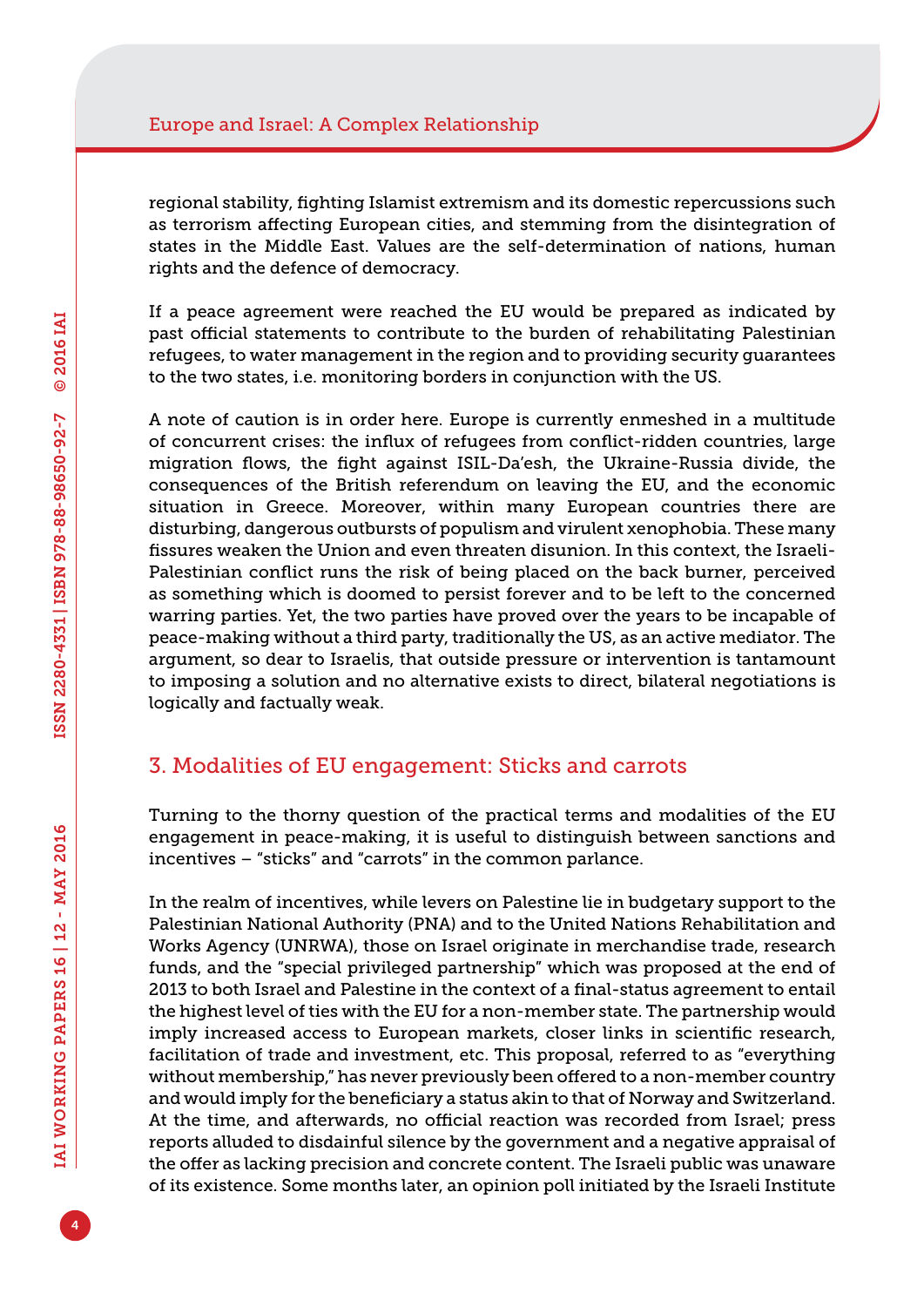for Regional Foreign Policies (MITVIM)<sup>5</sup> showed that 84 percent of Israelis had not heard of it and only 16 percent of the interviewees judged relations with the EU as a top issue in Israeli foreign policy. The failure of the peace talks mediated by the US in 2014 led to the collapse of the proposal which has not been further mentioned in official EU documents.

As concerns "sticks," the overarching principle of EU policy is that agreements apply only to pre-1967 Israel since the EU has never recognised Israeli sovereignty over any part of the occupied Palestinian territories.

The first formal act was the issue in 2013 by the Commission of guidelines prohibiting grants and financial instruments funded by the EU institutions, $6$  such as those available through Horizon 2020 $^7$  as well as the Erasmus and Tempus programmes, to benefit Israeli private entities legally established in the Palestinian territories. Those guidelines were non-binding for member states, yet they acted as a useful model for those seeking to comply with international law.

A second important domain is Horizon 2020 itself. Israeli participation in R&D programmes is important for both its universities and the high-tech industry. Israel receives large sums of money in research grants $\delta$  and is the only Southern neighbourhood country to be fully associated with Horizon, allowing Israeli entities to participate under the same conditions as EU member states. EU funding has been withheld for Israeli projects undertaken in settlements in the West Bank even when conducted by Israeli entities based in pre-1967 Israel. One example which is often quoted is the impossibility for an Israeli university to benefit from Horizon funds to conduct archaeological digs in Palestinian territories. These criteria represent tighter EU rules in comparison to past practices and Israel, while signing up to Horizon, included an appendix to the agreement stating that it objected to the EU's guidelines excluding Israeli settlement-based entities. Israel and the EU then agreed on a joint mechanism to ensure that funds destined for pre-1967 Israel would not be used for activities conducted beyond the Green Line. The burden of the proof now rests on Israeli entities applying for funds by requiring them to declare that they meet the EU criteria.

<sup>5</sup> See MITVIM poll findings: *84% of Israelis have never heard of the new EU incentive for Israeli-Palestinian peace*, March 2014, [http://www.mitvim.org.il/images/Poll\\_findings\\_-\\_EU\\_peace\\_](http://www.mitvim.org.il/images/Poll_findings_-_EU_peace_incentive_-_March_2014.pdf) [incentive\\_-\\_March\\_2014.pdf.](http://www.mitvim.org.il/images/Poll_findings_-_EU_peace_incentive_-_March_2014.pdf)

<sup>6</sup> European Commission, *Guidelines on the eligibility of Israeli entities and their activities in the territories occupied by Israel since June 1967 for grants, prizes and financial instruments funded by the EU from 2014 onwards*, 19 July 2013, [http://eur-lex.europa.eu/legal-content/en/TXT/?uri=celex:](http://eur-lex.europa.eu/legal-content/en/TXT/?uri=celex:52013XC0719%2803%29) [52013XC0719%2803%29.](http://eur-lex.europa.eu/legal-content/en/TXT/?uri=celex:52013XC0719%2803%29)

 $7$  Horizon 2020 is the EU research and innovation programme providing large funding over seven years to eligible participants from all over the world.

<sup>8</sup> European Commission, *EU Research Cooperation with Israel*, [http://ec.europa.eu/research/iscp/](http://ec.europa.eu/research/iscp/index.cfm?lg=en&pg=israel#projects) [index.cfm?lg=en&pg=israel#projects.](http://ec.europa.eu/research/iscp/index.cfm?lg=en&pg=israel#projects)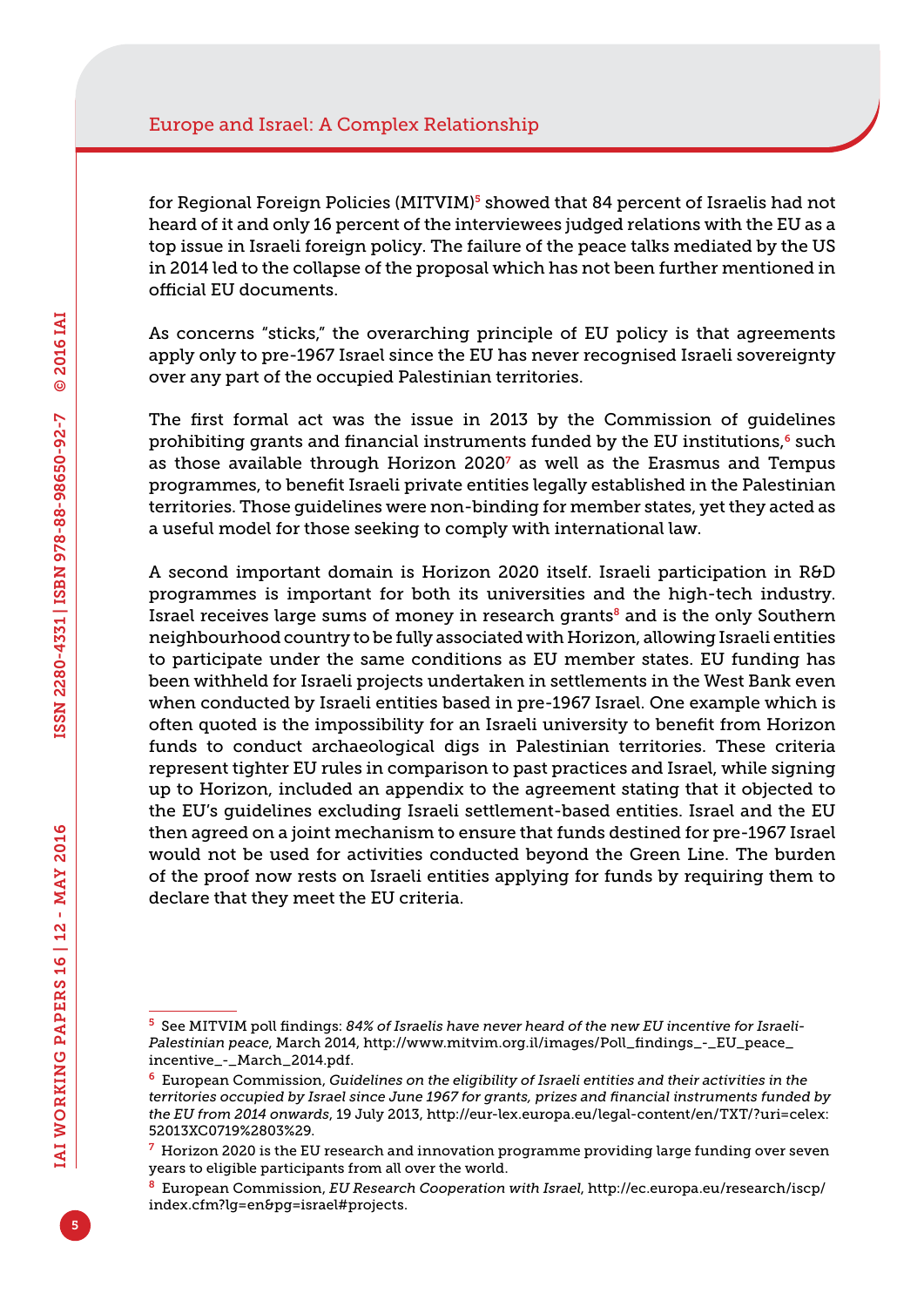The case of Horizon 2020 proves that there is room for manoeuvre for effective EU action. Most Israeli universities as well as the R&D sector have little direct connection with settlements. In spite of tough, rhetorical declarations by the government and even threats to withdraw from the programme, the academic and research community pressed the point that cooperation with Europe was essential for Israel. On this occasion the government yielded and chose to benefit from that cooperation.

More recently, the EU issued legislation concerning labelling products from the settlements intended to allow consumers to make an informed choice in their purchases.<sup>9</sup> This was seen as a decision consistent with the principle of distinguishing between Israel, Palestine and the settlements.10 Exports from the settlements to EU countries which are not eligible for duty-free status account for roughly 300 million dollars per year, less than 2 percent of overall Israeli exports to such countries;<sup>11</sup> they span from agriculture to food processing to industrial goods and to parts and components. They are much smaller than the settler population (roughly 7-8 percent of the Israeli population) or GDP (4 percent). Yet despite their small size they are important for the economic viability of some settlements and are much larger than Palestinian exports to the EU.

Technically while previously the burden on identifying settlement goods was on the European side (customs authorities or importing companies) now with the EU regulation designating the origin of settlement products, the burden is shifting to Israeli exporters. This unleashed a fierce debate in Israel involving virulent accusations against the EU of being anti-Israeli, even antisemitic. Yet these decisions are direct corollaries and consequences of EU law.

In response to such constraints stemming from the EU and the actual or feared pressure of foreign boycott coming from the Boycott, Divestment and Sanctions (BDS) movement or other organisations, several Israeli companies have moved back inside the Green Line or announced their intention to do so. Among those are Teva, Adanim Tea, Delta Galil, Ahava, and SodaStream.<sup>12</sup>

<sup>9</sup> European Commission, *Interpretative Notice on indication of origin of goods from the territories occupied by Israel since June 1967*, 12 November 2015, [http://eur-lex.europa.eu/legal-content/](http://eur-lex.europa.eu/legal-content/en/TXT/?uri=celex:52015XC1112%2801%29) [en/TXT/?uri=celex:52015XC1112%2801%29.](http://eur-lex.europa.eu/legal-content/en/TXT/?uri=celex:52015XC1112%2801%29) See also Delegation of the European Union to Israel, *Fact Sheet on indication of origin of goods from the territories occupied by Israel since June 1967*, November 2015, [http://eeas.europa.eu/delegations/israel/documents/related-links/20151111\\_fact\\_](http://eeas.europa.eu/delegations/israel/documents/related-links/20151111_fact_sheet_indication_of_origin_final_en.pdf) [sheet\\_indication\\_of\\_origin\\_final\\_en.pdf.](http://eeas.europa.eu/delegations/israel/documents/related-links/20151111_fact_sheet_indication_of_origin_final_en.pdf)

<sup>&</sup>lt;sup>10</sup> Since 1 February 2005, settlement goods are excluded from preferential tariff treatment. See European Commission, *EU-Israel Technical Arrangement*, [http://ec.europa.eu/taxation\\_customs/](http://ec.europa.eu/taxation_customs/customs/customs_duties/rules_origin/preferential/israel_ta_en.htm) [customs/customs\\_duties/rules\\_origin/preferential/israel\\_ta\\_en.htm.](http://ec.europa.eu/taxation_customs/customs/customs_duties/rules_origin/preferential/israel_ta_en.htm)

 $11$  Israel's Economy Ministry estimates the impact will be about 50 million dollars a year. Steven Scheer, Tova Cohen and Robin Emmott, "Israel fumes over planned EU labeling of 'settlement' products", in *Reuters*, 10 November 2015, [http://reut.rs/1OBQU85.](http://reut.rs/1OBQU85)

<sup>12</sup> Gush Shalom, *Gush Shalom presents: Settlement Products Wiki*, March 2016, [http://zope.gush](http://zope.gush-shalom.org/home/en/events/1459092710)[shalom.org/home/en/events/1459092710](http://zope.gush-shalom.org/home/en/events/1459092710).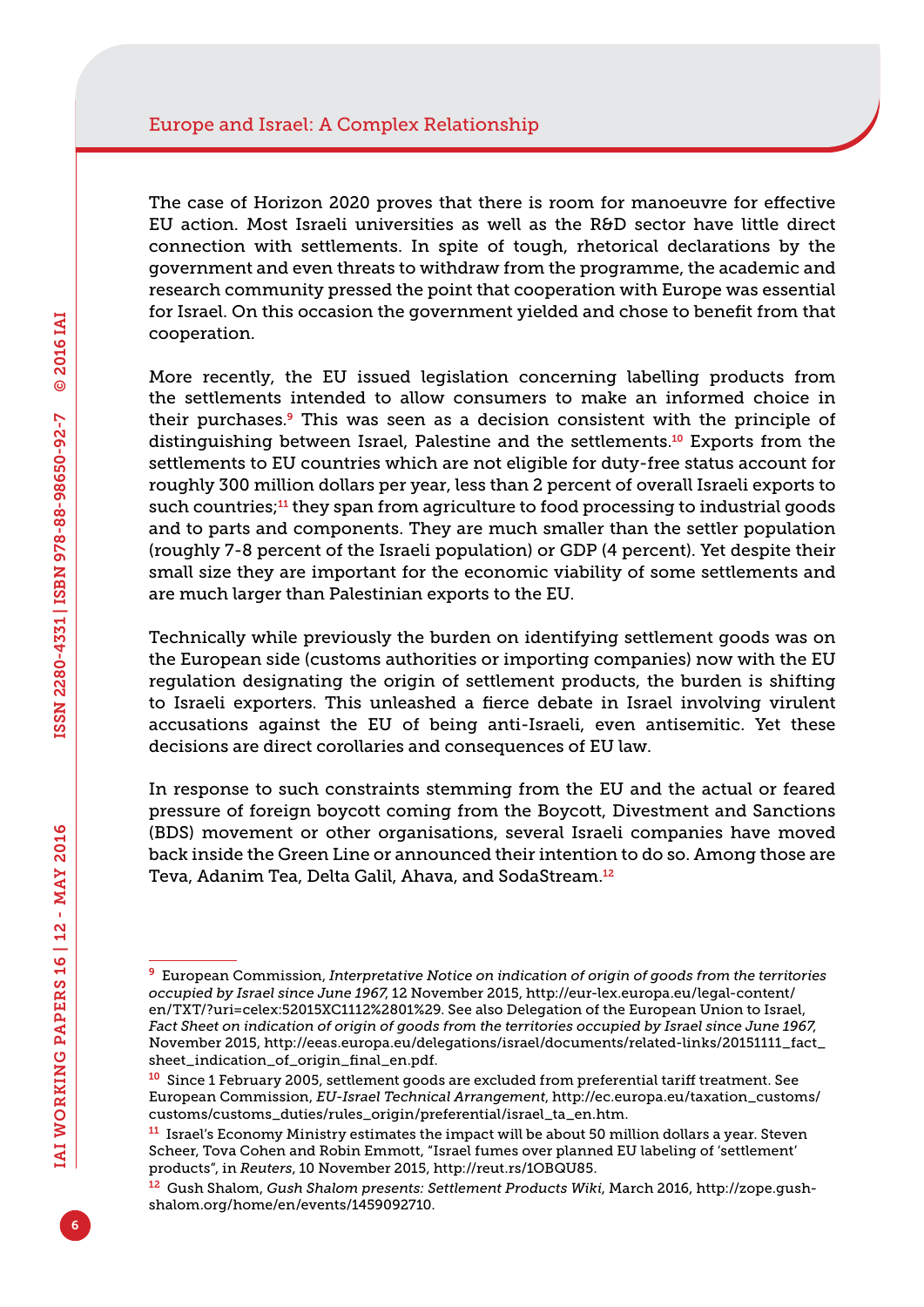Last January the EU Foreign Affairs Council reiterated the notion that agreements with Israel must apply only to pre-1967 Israel and not to the territories adding that the "EU must unequivocally and explicitly indicate their inapplicability to the territories occupied by Israel in 1967. This does not constitute a boycott of Israel which the EU strongly opposes."<sup>13</sup> In addition it said that "Recalling that settlements are illegal under international law, constitute an obstacle to peace and threaten to make a two state solution impossible, the EU reiterates its strong opposition to Israel's settlement policy and actions taken in this context, such as building the separation barrier beyond the 1967 line, demolitions and confiscation – including of EU funded projects – evictions, forced transfers including of Bedouins, illegal outposts and restrictions of movement and access."

### **Conclusions**

There is a political undertone here. If impunity prevails on the Israeli side, how can the Israeli public be induced to demand real progress on the "two-state" solution as the pragmatic camp (from Barak to Olmert, Livni and Lapid) has proposed, warning that either Israel moves seriously and courageously towards a settlement based on two states or faces international isolation and sanctions? In general, the Israeli public appears rather insensitive to the costs and consequences of the occupation and settlements. It should be made more sensitive to the sizeable costs of the persistence of the conflict, and conversely the dividends from peace such as higher growth potential for the Israeli economy, reduction of military spending, less unequal distribution of income. In this regard it is helpful to consider the findings of the excellent work done by the AIX group, a group of Israeli and Palestinian economists founded by Gilbert Benayoun, an Economics Professor at the University of Aix-en-Provence, France, in particular their recent publication on the economics and politics of the Israeli-Palestinian conflict.<sup>14</sup>

A clearer perception of such costs and benefits alongside other conditions could help unblock the current stalemate, based on the deceptive illusion prevailing in Israel that the *status quo* is sustainable, the conflict can be managed absent a resolution, a peace agreement is impossible between the parties and the Palestinians are resigned to a condition of dispossession and subjugation forever.

*Updated 25 May 2016*

<sup>13</sup> Council of the EU, *Council conclusions on the Middle East Peace Process*, 18 January 2016, <http://europa.eu/!Rb49Gd>.

<sup>14</sup> Arie Arnon and Saeb Bamya (eds.), *Economics and Politics in the Israeli-Palestinian Conflict*, The AIX Group, February 2015, [http://aix-group.org/index.php/2015/10/22/economics-and-politics-in](http://aix-group.org/index.php/2015/10/22/economics-and-politics-in-the-israeli-palestinian-conflict)[the-israeli-palestinian-conflict](http://aix-group.org/index.php/2015/10/22/economics-and-politics-in-the-israeli-palestinian-conflict).